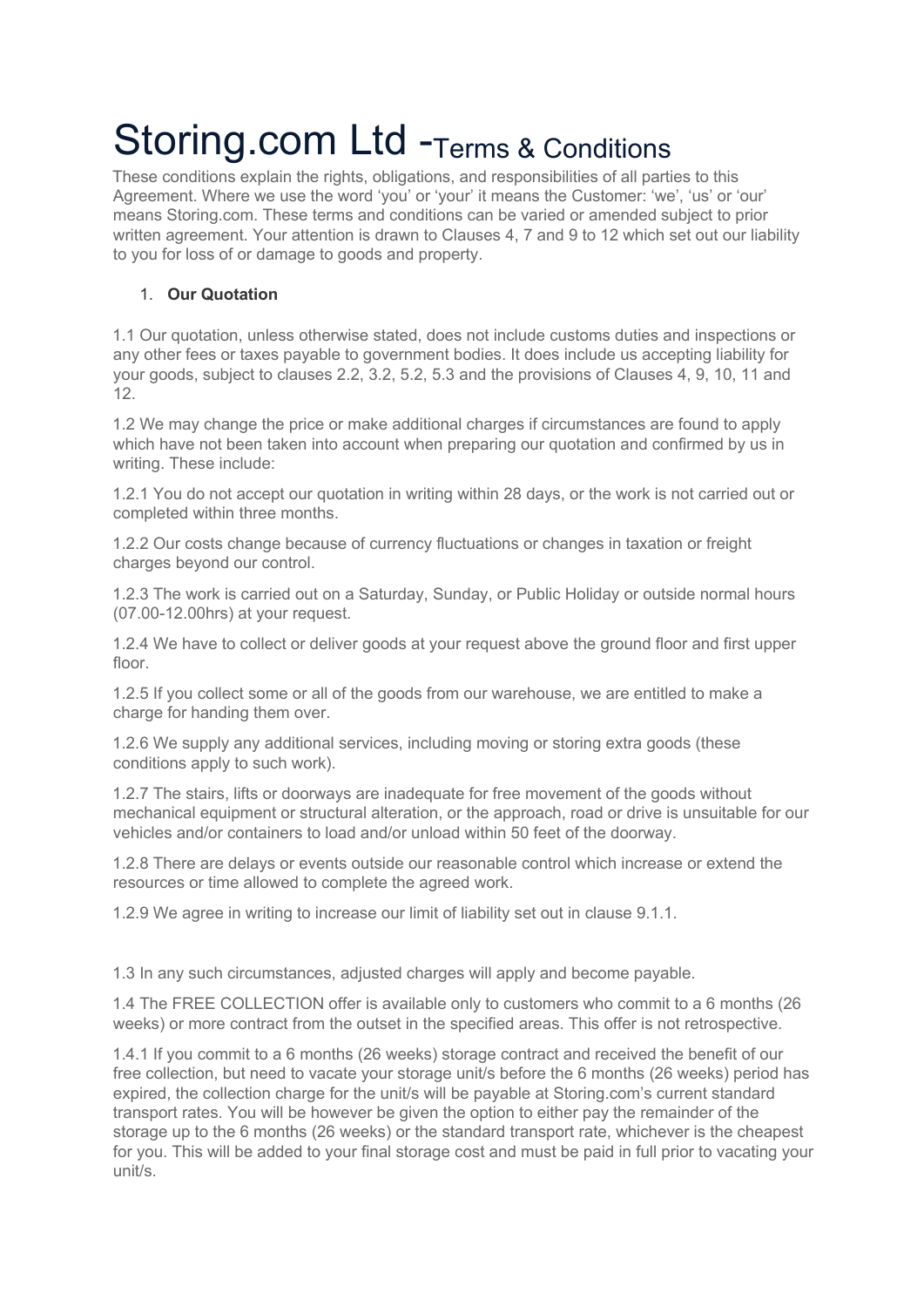1.4.2 Storing.com Ltd does not offer Free Deliveries; in all cases deliveries are charged for. Rates for deliveries are quoted on request. Customers are under no obligation to use this part of our service.

## 2. **Work not included in the quotation**

2.1 Unless agreed by us in writing, we will not:

2.1.1 Dismantle or assemble unit or system furniture (flat-pack), fitments or fittings.

2.1.2 Disconnect, re-connect, dismantle or re-assemble appliances, fixtures, fittings or equipment.

2.1.3 Take up or lay fitted floor coverings.

2.1.4 Move items from a loft, unless properly lit and floored and safe access is provided.

2.1.5 Move or store any items excluded under Clause 4.

2.2 Our staff are not authorised or qualified to carry out such work. We recommend that a properly qualified person is separately employed by you to carry out these services.

#### 3. **Your responsibility**

3.1 It will be your sole responsibility to:

3.1.1 Declare to us, in writing or by your submission via our website, the value of the goods being removed and/or stored. If it is subsequently established that the value of the goods removed or stored is greater than the actual value you declare, you agree that our liability under clause 9.1 will be reduced to reflect the proportion that your declared value bears to their actual value.

3.1.2 Obtain at your own expense, all documents, permits, permissions, licences or customs documents necessary for the removal to be completed.

3.1.3 Be present or represented during the collection and delivery of the removal.

3.1.4 Ensure authorised signature on agreed inventories, receipts, waybills, job sheets or other relevant documents by way of confirmation of collection or delivery of goods.

3.1.5 Take all reasonable steps to ensure that nothing that should be removed is left behind and nothing is taken away in error.

3.1.6 Arrange proper protection for goods left in unoccupied or unattended premises, or where other people such as (but not limited to) tenants or workmen are, or will be, present.

3.1.7 Prepare adequately and stabilise all appliances or electronic equipment prior to their removal.

3.1.8 Empty, properly defrost and clean refrigerators and deep freezers. We are not responsible for the contents.

3.1.9 Provide us with a contact address for correspondence during removal, transit and/or storage of goods.

3.1.10 Swipe card misuse is your responsibility.

3.1.11 It is your responsibility to make parking arrangements within 50 feet of your property access and/or pay parking or other fees, fines or charges in order for us to carry out services on your behalf.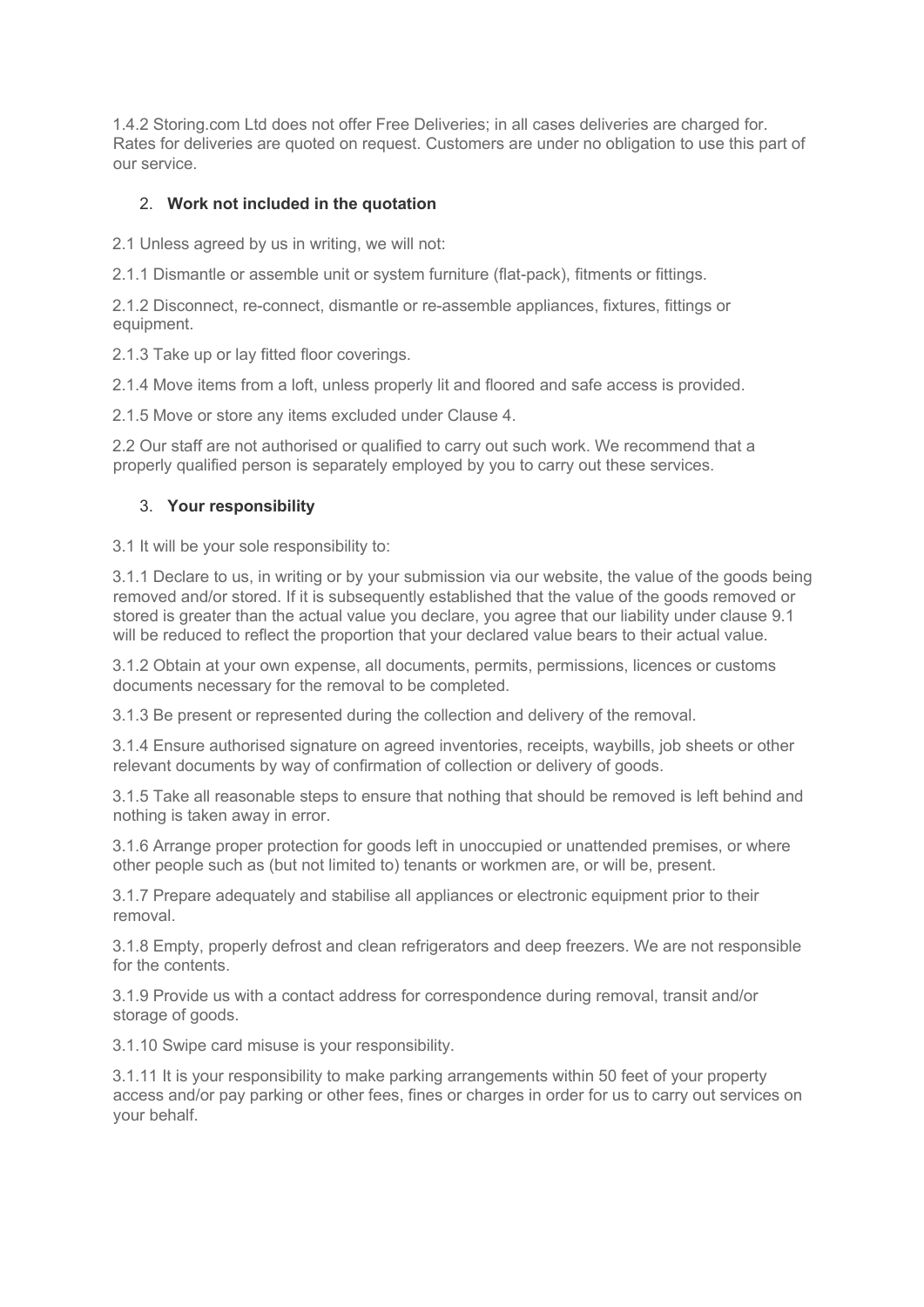3.2 Other than by reason of our negligence or breach of contract, we will not be liable for any loss or damage, costs or additional charges that may arise from failure to discharge these responsibilities.

## 4. **Our responsibility**

4.1 It is our responsibility to deliver your goods to you, or produce them for your collection, undamaged. By "undamaged" we mean in the same condition as they were in at the time when they were packed or otherwise made ready for transportation and/ or storage by you the customer.

4.2 In the event that we have undertaken to pack the goods, or otherwise make them ready for transportation and/or storage, it is our responsibility to deliver them to you, or produce them for your collection, undamaged. Again, by "undamaged" we mean in the same condition as they were in immediately prior to being packed/made ready for transportation or storage.

4.3 If we fail to discharge the responsibilities identified in clause 4.1 and 4.2, we will, subject to the provisions of clauses 8, 9 and 11, be liable under this agreement to compensate you for such failure.

4.4 We will not be liable to compensate you where clauses 2.2, 3.2, 5.2 and 5.3 apply unless loss or damage occurred as a result of negligence or breach of contract on our part.

4.5 If you do not provide us with a declaration of value of your goods, or if you do not require us to accept standard liability pursuant to clause 9.1, we will not be liable to you for failure to discharge the responsibilities identified in clause 4.1 and 4.2, unless that failure was caused by negligence or breach of contract on our part.

4.6 The amount of our liability under this clause shall be determined in accordance with clauses 9 and 11.

## 5. **Goods not to be submitted for removal or storage**

5.1 Unless previously agreed in writing by a director or other authorised company representative, the following items must not be submitted for removal or storage and will under no circumstances be moved or stored by us. The items listed under 5.1.1 below may present risks to health and safety and of fire. Items listed under 5.1.2 to 5.1.6 below carry other risks and you should make your own arrangements for their transport and storage.

5.1.1 Prohibited or stolen goods, drugs, pornographic material, potentially dangerous, damaging or explosive items, including gas bottles, aerosols, paints, firearms and ammunition.

5.1.2 Jewellery, watches, trinkets, precious stones or metals, money, deeds, securities, stamps, coins, or goods or collections of any similar kind.

5.1.3 Plants or goods likely to encourage vermin or other pests or to cause infestation or contamination.

5.1.4 Perishable items and/or those requiring a controlled environment.

5.1.5 Any animals, birds or fish.

5.1.6 Goods which require special licence or government permission for export or import.

5.2 If we do agree to remove such goods, we will not accept liability for loss or damage unless we are negligent or in breach of contract, in which case all these conditions will apply.

5.3 If you submit such goods without our knowledge we will make them available for your collection, and if you do not collect them within a reasonable time we will apply for an appropriate court order to dispose of any such goods found in the consignment without notice. You will furthermore pay to us any charges, expenses, damages, legal costs or penalties incurred by us.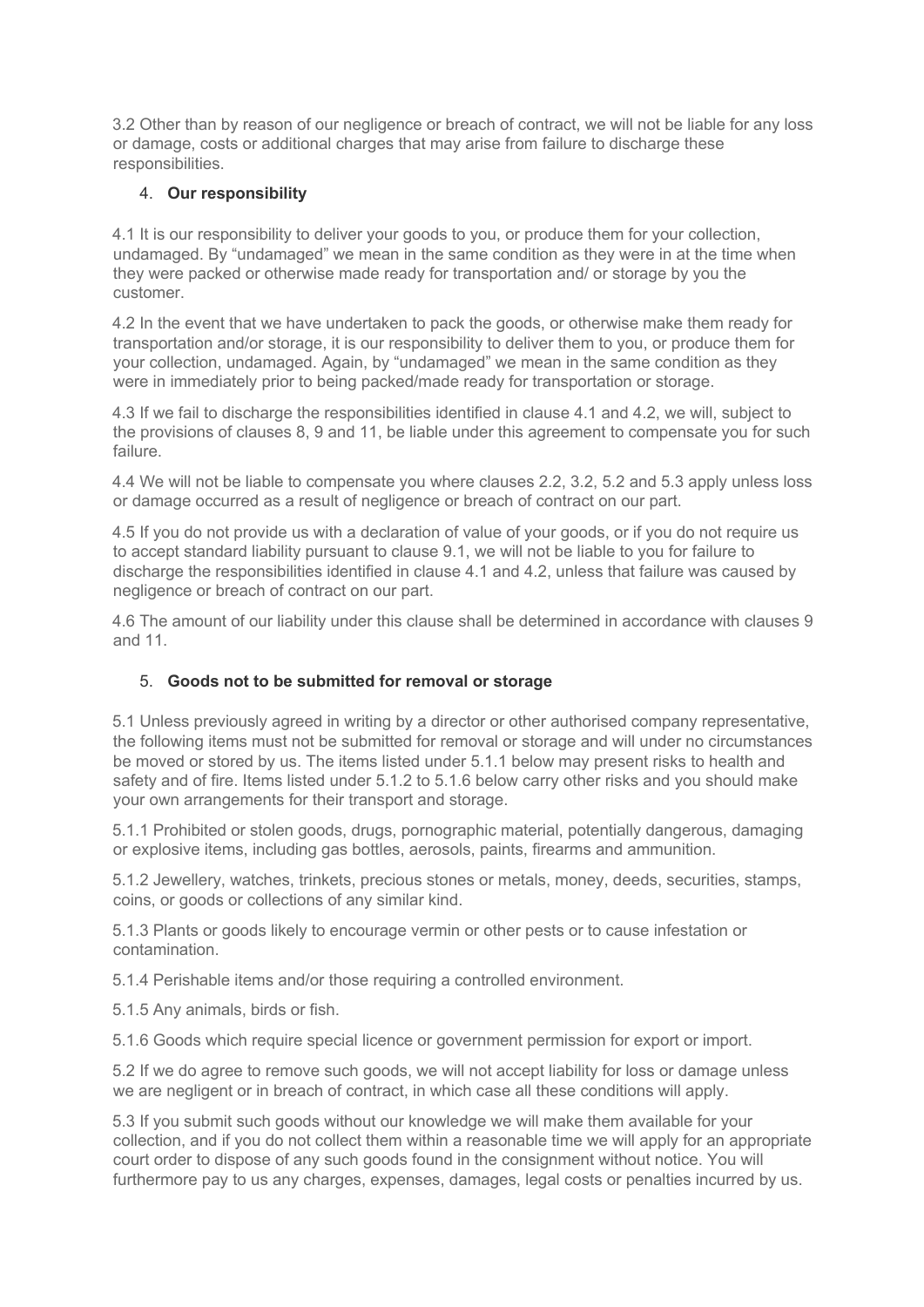## 6. **Ownership of the goods**

6.1 By entering into this Agreement, you guarantee that:

6.1.1 The goods to be removed and/or stored are your own property, or

6.1.2 The person(s) who own or have an interest in them have given you authority to make this contract and have been made aware of these conditions.

6.1.3 You will pay us for any claim for damages and/or costs brought against us if either warranty 6.1.1 or 6.1.2 is not true.

## 7. **Charges if you postpone or cancel your Collection/Delivery**

7.1 If you postpone or cancel your collection/delivery, charges may apply if you give insufficient notice to us. Notice must be given to our office during working hours, Mon-Fri 08.30-5.00 hrs, excluding public holidays.

7.2 If you postpone or cancel your collection/delivery giving less than one clear working day's notice to our office, 50% of the transport charge is payable.

7.3 Customers qualifying for Free Collection, who postpone/cancel giving less than one clear working day's notice will be charged 50% of the standard transport charges normally applied to collections/deliveries.

7.4 Answer phone messages left by the customer or your agents out of normal working hours, (Mon-Fri 09.00- 5.00 hrs excluding weekends and bank holidays), are not accepted as confirmation of any cancellation/postponement to previous arrangements and schedules made between the customer or your agents with storing.com Ltd.

7.5 Postponement/cancellation by the customer or your agents on the day of collection/delivery will be charged 100% of the standard transport charge.

7.6 If the customer or your agents postpone/cancel a collection that would normally qualify for a free collection on the day of collection you will be charged 100% of the standard transport charge.

## 8. **Payment**

8.1 Unless otherwise agreed by us in writing:

8.1.1 Payment is required by cleared funds in advance of the removal or storage period.

8.1.2 You may not withhold any part of the agreed price.

8.1.3 In respect of all sums which are overdue to us, we will charge interest on a daily basis calculated at 4% per annum above the prevailing base rate for the time being of the Bank of England.

8.1.4 Letters to you concerning late payment will be charged at £25 per letter.

8.1.5 Invoices are sent every 4 weeks in advance via post or email to the address provided by the customer. This equates to 13 invoices a year, not 12. In the event that duplicates are required, a charge will be payable of £10 incl. VAT per request.

8.1.6 Customers making payments by Debit/Credit card must be the card holder, If you default on your payments and fail to maintain a valid direct debit instruction or valid debit/credit card then you may be charged an administration fee of £12.00 plus VAT along with late payment charges.

8.1.7 It is you the customer's responsibility to maintain payments. In the event your payment details change you must inform us immediately of the changes to enable regular payments to be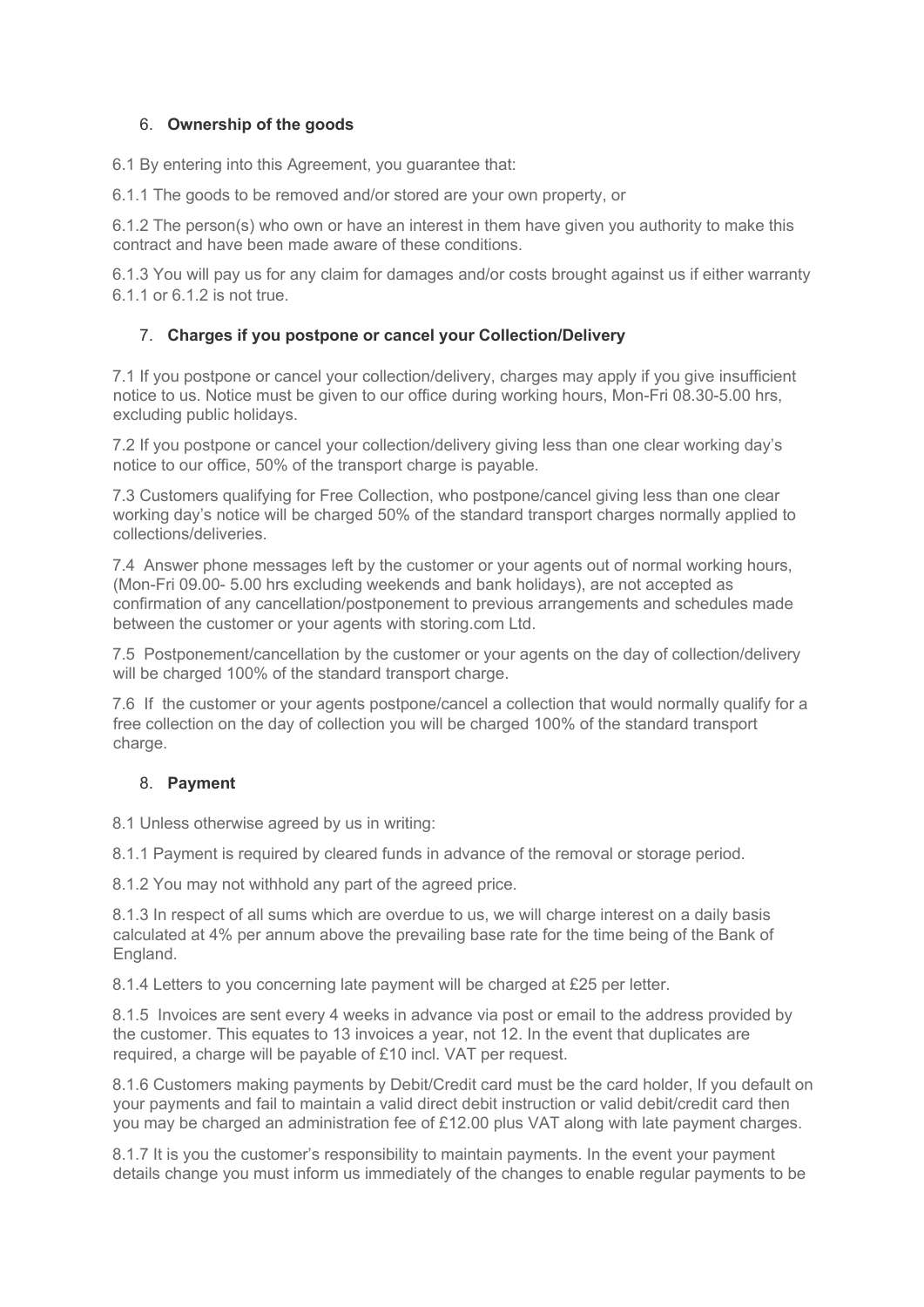maintained. Failure to maintain payments and contact with the accounts department will result in court action to recover any monies outstanding and the disposal of your possessions within 3 months. All costs incurred as a result of court action or further legal action will be payable by you, the customer.

8.1.8 When you vacate your storage unit/s, the final account must be paid in full cleared funds by Bank Transfer or Debit Card, Credit Cards not accepted for final accounts.

8.2 Our storage week for accounting purposes is Monday to Sunday, there are no part weeks, all part weeks are rounded up to full weeks. Charges commence from the Monday of the week the customer comes into storage and end on the Sunday of the week the customer goes out of storage. Coming into storage on Monday to Wednesday will be charged from the Monday of the same week, Thursday through to Sunday will be charged from Monday of the following week.

#### 9. **Determination of amount of our liability for loss or damage**

9.1 Standard Liability.

9.1.1 If you provide us with a declaration of the value of your goods, and subject to clause 3.1.1, the amount of our liability to you in the event of loss or damage to those goods in breach of clause 4 will be determined in accordance with Clauses 9.1.2, 9.1.3 and 11 below, subject to a maximum liability of £50,000. We may agree to accept liability for a higher amount, in which case we may make an additional charge.

9.1.2 In the event of loss of or damage to your goods in breach of clause 4, our liability to you is to be assessed as a sum equivalent to the cost of their repair or replacement, taking into account the age and condition of the goods immediately prior to their loss or damage, and subject to the maximum liability of £50,000 referred to in clause 9.1.1 (unless we have agreed a higher amount with you).

9.1.3 Where the lost or damaged item is part of a pair or set, our liability to you, where it is assessed as the cost of replacement of that item, is to be assessed as a sum equivalent to the cost of that item in isolation, not the cost of that item as part of a pair or set.

9.2 Limited Liability.

9.2.1 If you do not provide us with a declaration of value, or if you do not require us to accept Standard Liability pursuant to clause 9.1, then our liability to you is to be determined in accordance with Clauses 9.1.3, 9.2.2 and 11.

9.2.2 In the event of loss of or damage to your goods caused by negligence or breach of contract on our part, our liability to you is to be assessed as a sum equivalent to the cost of their repair or replacement, taking into account their age and condition immediately prior to their loss or damage, subject to a maximum liability of £40 per item. Your attention is drawn to clause 11.1 which applies to Limited Liability.

9.3 For goods destined to or received from a place outside the UK.

9.3.1 We will only accept Standard Liability if you provide us with a detailed valuation of your goods on the valuation form which we provide. All other provisions of Clause 9.1 will apply.

9.3.2 We do not accept liability for loss of or damage to goods confiscated, seized, removed or damaged by Customs Authorities or other Government Agencies unless we have been negligent or in breach of contract.

9.3.3 We do not accept liability for loss of or damage to goods occurring in certain overseas countries, including Gambia, Iran, Iraq, Nigeria, Libya, Lebanon, Angola, Cambodia, Vietnam, N. Korea and Former States of the USSR, unless we have been negligent or in breach of contract.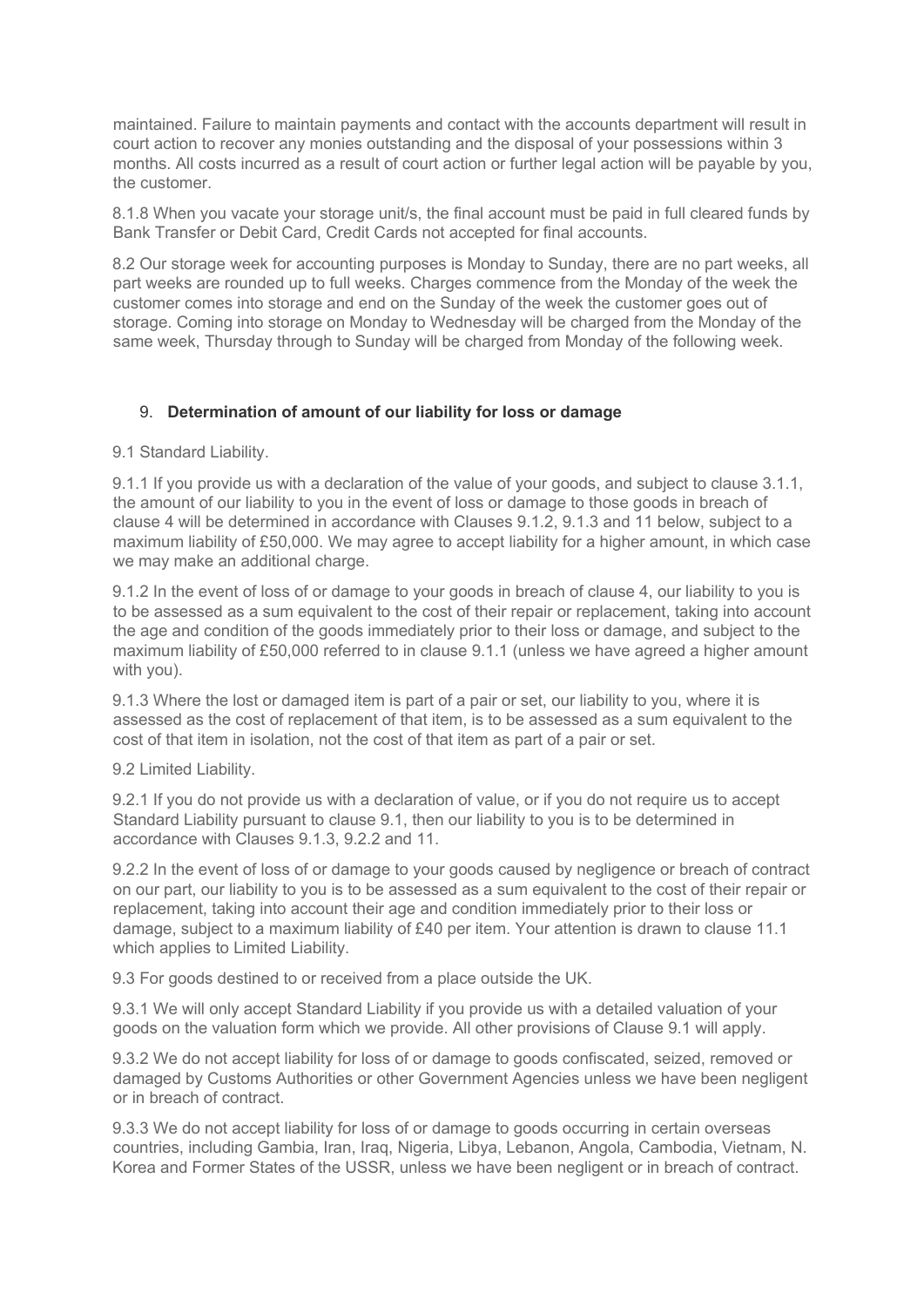This list is not exhaustive, and we will advise you at the time of quotation if this exclusion applies.

We will accept liability for loss or damage (a) arising from our negligence or breach of contract whilst the goods are in our physical possession, or (b) whilst the goods are in the possession of others if the loss or damage is established to have been caused by our failure to pack the goods to a reasonable standard where we have been contracted to pack the goods that are subject to the claim. In either circumstance clause 9.1 and 9.2 above will apply.

9.4 An Item is defined as :-

9.4.1 The entire contents of a box, parcel, package, carton, or similar container; and

9.4.2 Any other object or thing that is moved, handled or stored by us.

9.5 If the carrying vessel/conveyance should for reasons beyond the carrier's control fail to deliver the goods, or route them to a place other than the original destination, you have limited recourse against the carrier, and may be liable for General Average contribution (e.g. the costs incurred to preserve the vessel/conveyance and cargo) and salvage charges, or the additional cost of onward transmission to the place, port or airport of destination. These are insurable risks and it is your responsibility to arrange adequate marine/transit insurance cover.

#### 10. **Damage to premises or property other than goods**

10.1 Because third party contractors are frequently present at the time of collection or delivery our liability for loss or damage is limited as follows:

10.1.1 If we cause loss or damage to premises or property other than goods for removal as a result of our negligence or breach of contract, our liability shall be limited to making good the damaged area only.

10.1.2 If we cause damage as a result of moving goods under your express instruction, against our advice, and where to move the goods in the manner instructed is likely to cause damage, we shall not be liable.

10.1.3 If we are responsible for causing damage to your premises or to property other than goods submitted for removal and/or storage, you must note this on the worksheet or delivery receipt as soon as practically possible or within a reasonable time. This is fundamental to the Agreement.

#### 11. **Exclusions of liability**

11.1 In respect of Limited Liability, we will not be liable for loss of or damage to your goods as a

result of fire or explosion howsoever that fire or explosion was caused, unless we have been

negligent or in breach of contract.

11.2 In respect of Standard Liability and Limited Liability, other than as a result of our negligence or breach of contract we will not be liable for any loss of, damage to, or failure to produce the following goods:-

11.2.1 Bonds, Securities, Stamps of all kinds, Manuscripts or other Documents or Electronically held Data Records, Mobile Telephones.

11.2.2 Plants or goods likely to encourage vermin or other pests or to cause infestation or contamination.

11.2.3 Perishable items and/or those requiring a controlled environment.

11.2.4 Furs exceeding £100 in value, Jewellery, Watches, Precious Stones and Metals, Money, Coins, Deeds.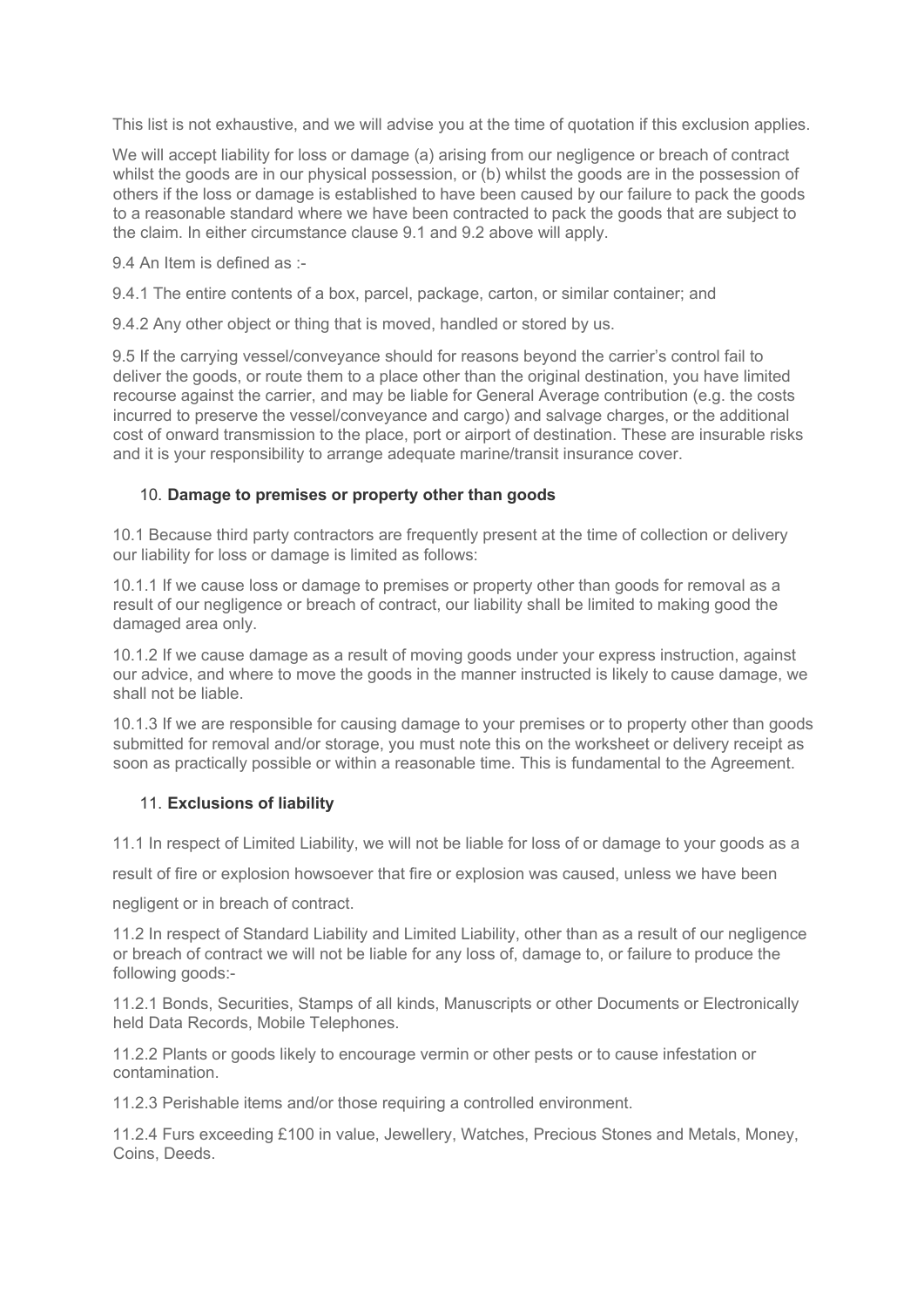11.2.5 Any animals, birds or fish.

11.3 In respect of Standard Liability and Limited Liability, other than as a result of our negligence or breach of contract we will not be liable for any loss of, damage to, or failure to produce the goods if caused by any of the following circumstances:-

11.3.1 By war, invasion, acts of foreign enemies, hostilities (whether war is declared or not), civil war, terrorism, rebellion and/or military coup, Act of God, industrial action or other such events outside our reasonable control.

11.3.2 Loss or damage arising from ionising radiations or radioactive contamination.

11.3.3 Loss or damage arising from Chemical, Biological, Bio-chemical, Electromagnetic Weapons and Cyber Attack.

11.3.4 Indirect or consequential loss of any kind or description.

11.3.5 By normal wear and tear, natural or gradual deterioration, leakage or evaporation or from perishable or unstable goods. This includes goods left within furniture or appliances.

11.3.6 By vermin, moth, insects and similar infestation, damp, mould, mildew or rust.

11.3.7 By cleaning, repairing or restoring unless we arranged for the work to be carried out.

11.3.8 By change to atmospheric or climatic conditions.

11.3.9 For any goods in wardrobes, drawers or appliances, or in a package, bundle, carton, case or other container not both packed and unpacked by us.

11.3.10 Loss of or damage to china, glassware and fragile items unless they have been both professionally packed and unpacked by us or our Subcontractor. In the event of an accident involving an owner-packed container where damage would have occurred irrespective of the quality of the packing, then our liability is limited to £100 or its actual value whichever is less.

11.3.11 For electrical or mechanical derangement to any appliance, instrument, clock, computer or other equipment unless there is evidence of related external damage.

11.3.12 Loss or damage of motor vehicles caused by scratching, denting and marring unless you obtain from us a pre-collection condition report.

11.3.13 Loss or damage to a vehicle whilst being driven or for the purpose of being driven under its own power other than for the purpose of loading onto or unloading from the carrying conveyance or container. Loss or damage sustained by accessories and removable items unless lost with the vehicle.

11.3.14 For any goods which have a pre-existing defect or are inherently defective.

11.3.15 Loss or damage to system furniture (flat-pack) which has not been dismantled, other than damage that would have occurred irrespective of the furniture being assembled or dismantled.

11.3.16. If you or an assigned representative have removed or repacked the contents within your storage unit without the assistance of Storing.com's services, liability for damage cannot be accepted by Storing.com should you require an out of storage delivery at the end of your storage term.

11.4 No employee of ours shall be separately liable to you for any loss, damage, mis-delivery, errors or omissions under the terms of this Agreement.

11.5 Our liability will cease upon handing over goods from our warehouse or upon completion of delivery (see Clause 12.2 below).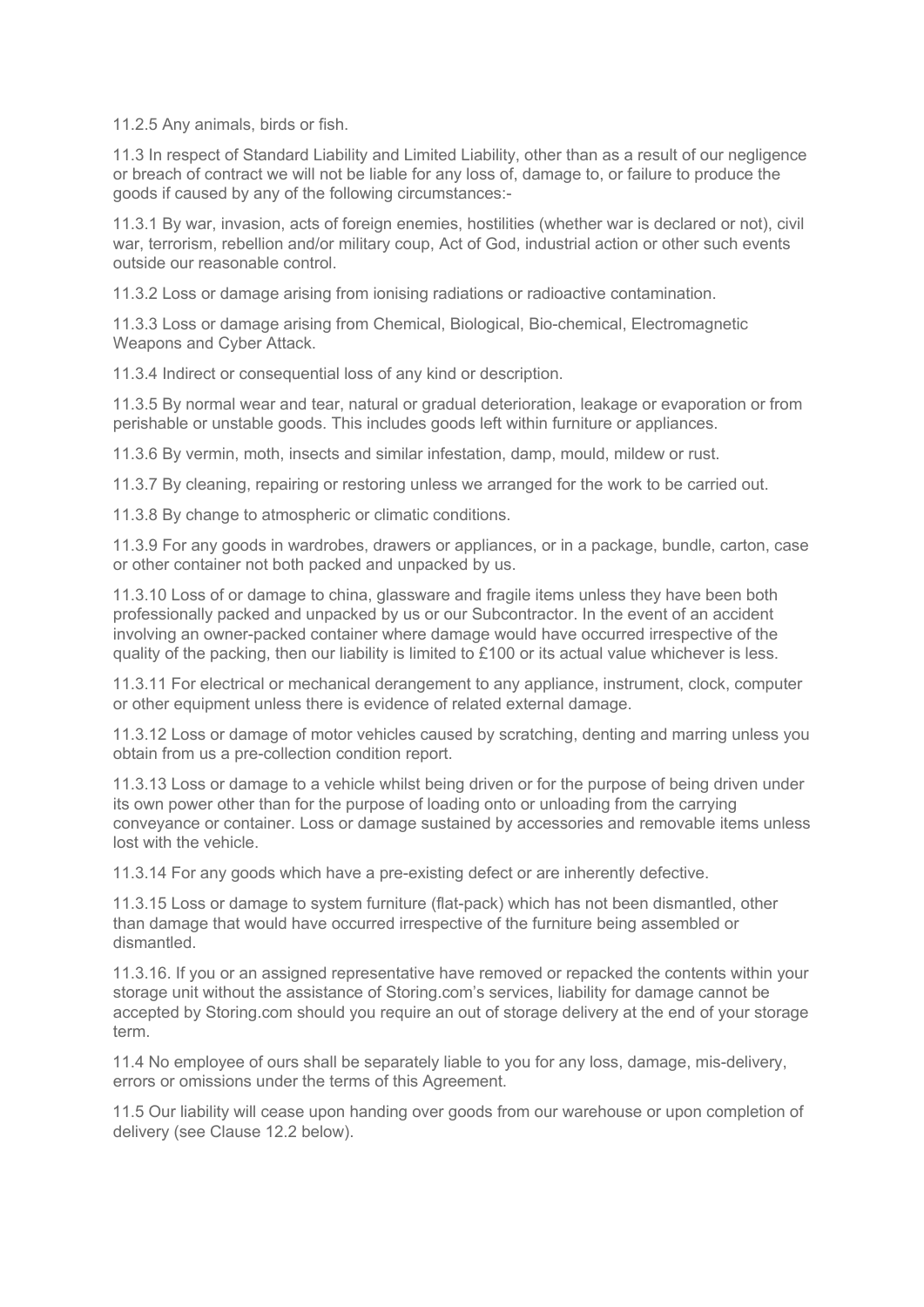## 12. **Time limit for claims**

12.1 For goods which we deliver, you must notify us in writing of any visible loss, damage or failure to produce any goods at the time of delivery.

12.2 If you or your agent collect the goods, you must notify us in writing of any loss or damage at the time the goods are handed to you.

12.3 Notwithstanding clauses 8, 9 and 10 we will not be liable for any loss of or damage to the goods unless a claim is notified to us, or to our agent or the company carrying out the collection or delivery of the goods on our behalf, in writing as soon as such loss or damage is discovered (or with reasonable diligence ought to have been discovered) and in any event within seven (7) days of delivery of the goods by us.

12.4 The time limit for notifying us of your claim may be extended upon receipt of your written request provided such request is received within seven (7) days of delivery. Consent to such a request will not be unreasonably withheld.

## 13. **Delays in transit**

13.1 Other than by reason of our negligence or breach of contract, we will not be liable for delays in transit.

13.2 If through no fault of ours we are unable to deliver your goods, we will take them into store. The Agreement will then be fulfilled and any additional service(s), including storage and delivery, will be at your expense.

13.3 We do not collect or deliver on Saturday, Sunday or Bank Holidays and our services are subject to availability at all times.

## 14. **Our Right to Hold the Goods (lien)**

We shall have a right to withhold and/or ultimately dispose of some or all of the goods until you have paid all our charges and any other payments due under this or any other Agreement. (See also Clause 23). These include any charges that we have paid out on your behalf. While we hold the goods you will be liable to pay all storage charges and other costs incurred by our withholding your goods and these terms and conditions shall continue to apply.

#### 15. **Disputes**

If there is a dispute arising from this Agreement, which cannot be resolved, either party may refer it to the low cost independent Alternative Dispute Resolution (ADR) scheme provided by the British Association of Removers (BAR). Under this scheme, the case will be determined by an accredited independent ADR organisation. Recourse to the independent ADR scheme is subject to certain limits, current details of which are available upon request from BAR, Tel: 01923 699486, Fax: 01923 699481, Email: consumer.affairs@bar.co.uk. ADR does not prejudice your right to commence court proceedings.

## 16. **Our right to sub-contract the work**

16.1 We reserve the right to sub-contract some or all of the work.

16.2 If we sub-contract, then these conditions will still apply.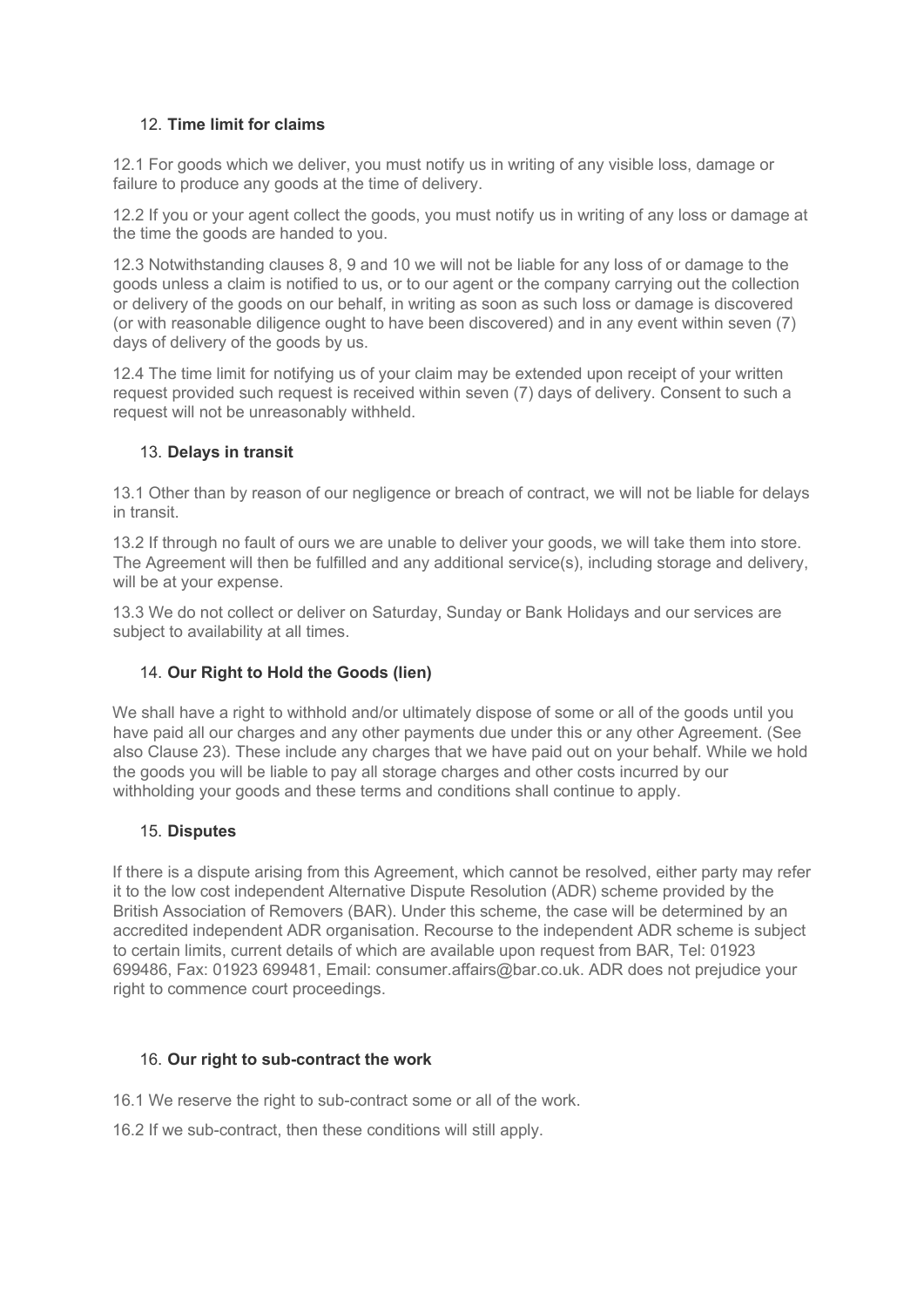## 17. **Route and method**

17.1 We have the right to choose the method and route by which to carry out the work.

17.2 Unless it has been specifically agreed otherwise in writing in our Quotation, other space/volume/capacity on our vehicles may be utilised for consignments of other customers.

## 18. **Advice and information for International Removals**

We will use our reasonable endeavours to provide you with up to date information to assist you with the import/export of your goods. Information on such matters as national or regional laws and regulations which are subject to change and interpretation at any time is provided in good faith and is based upon existing known circumstances. It is your responsibility to seek appropriate advice to verify the accuracy of any information provided.

## 19. **Applicable law**

This contract is subject to the law of the country in which the office of the company issuing this contract is situated.

## 20. **Your forwarding address**

20.1 If you send goods to be stored, you must provide an address for correspondence and notify us if it changes. All correspondence and notices will be considered to have been received by you seven days after sending them to your last address recorded by us.

20.2 If you do not provide an address or respond to our correspondence or notices, we may publish such notices in a public newspaper in the area to or from which the goods were removed. Such notice will be considered to have been received by you seven days after the publication date of the newspaper. **Note:** If we are unable to contact you, we will charge you any costs incurred in establishing your whereabouts.

## 21. **List of goods (inventory) or receipt**

Where we produce a list of your goods (inventory) or a receipt and send it to you, it will be accepted as accurate unless you write to us within 10 days of the date of our sending, or a reasonable period agreed between us, notifying us of any errors or omissions.

## 22. **Revision of storage charges**

Storage charges will not change throughout your storage contract for up to 1 (one) year from your contract start date, excluding changes to government Tax Rates which will be passed onto the customer.

## 23. **Our right to Sell or dispose of the Goods**

If payment of our charges relating to your goods is in arrears, and on giving you three months' notice which starts immediately after a payment is not received, we are entitled to require you to remove your goods from our custody and pay all money due to us. If you fail to pay all outstanding amounts due to us, we will dispose of the goods without further notice. The cost of disposal will be charged to you.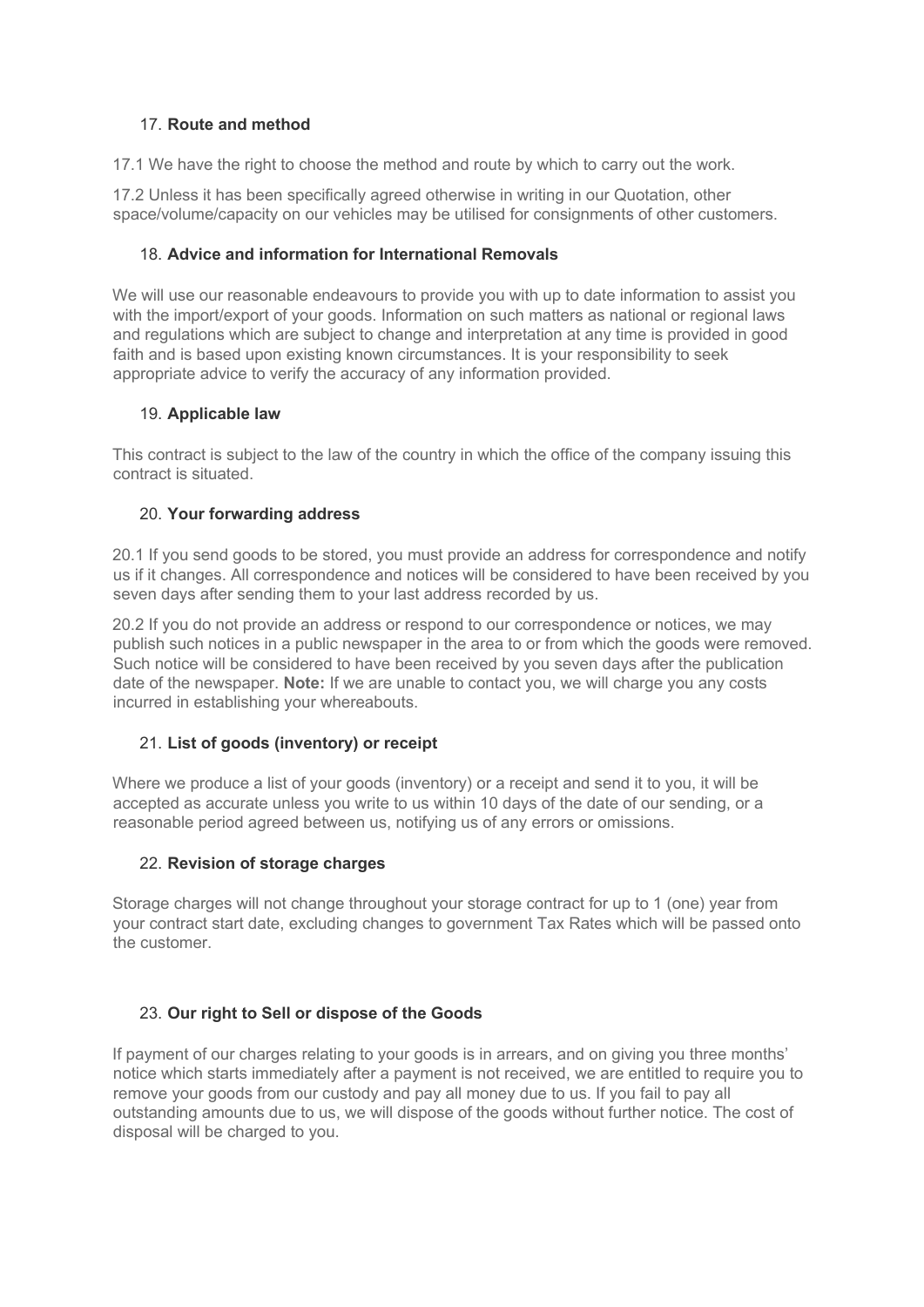### 24. **Termination**

If payments are up to date, we will not end this contract except by giving you three months' notice in writing. If you wish to terminate your storage contract, you must give us at least 7 working days' notice (working days are defined in Clause 6 above). If we can release the goods earlier, we will do so, provided that your account is paid up to date. Charges for storage are payable to the date when the notice should have taken effect.

24.1 If the client abuses the storage services/staff or fails to comply with the Terms and Conditions, we reserve the right to terminate the storage contract and instruct you to remove your possessions giving 14 working days' notice. Full payment in these circumstances would be required as set out in 8.1.9 failure to make payment and remove the possessions would result in court action to recover any monies outstanding and the disposal of your possessions within 3 months.

## 25. **Data Privacy & Protection**

Any personal information we may obtain via our website is information that you enter into our online forms such as name, address, email address, phone number. We are committed to protecting the confidentiality of customer details and access to this personal information is restricted to employees who need the information to fulfil their business duties.

Our online booking forms are designed to allow you to book and submit your information at any time, however we will not take payment or complete your booking without first contacting you and confirming all details. The payment we store, such as credit card details, complies with the Payment Card Industry Data Security Standards (PCI DSS), which is an international standard that protects customer data and prevents credit and debit card fraud, whether you book online over the phone or in person.

We will only ever use the personal and payment information you enter to provide a quote or to make a booking.

For more information please refer to our Privacy Policy.

## 26. **Changes to Terms of Use**

Please review this Terms of Use page often. We reserve the right to change these terms and conditions at any time without notice. Please check back from time to time to ensure you are aware of any updates or changes to these terms.

Your continued use of our storage facility will be deemed an acceptance thereof.

## **Updated September 2021**